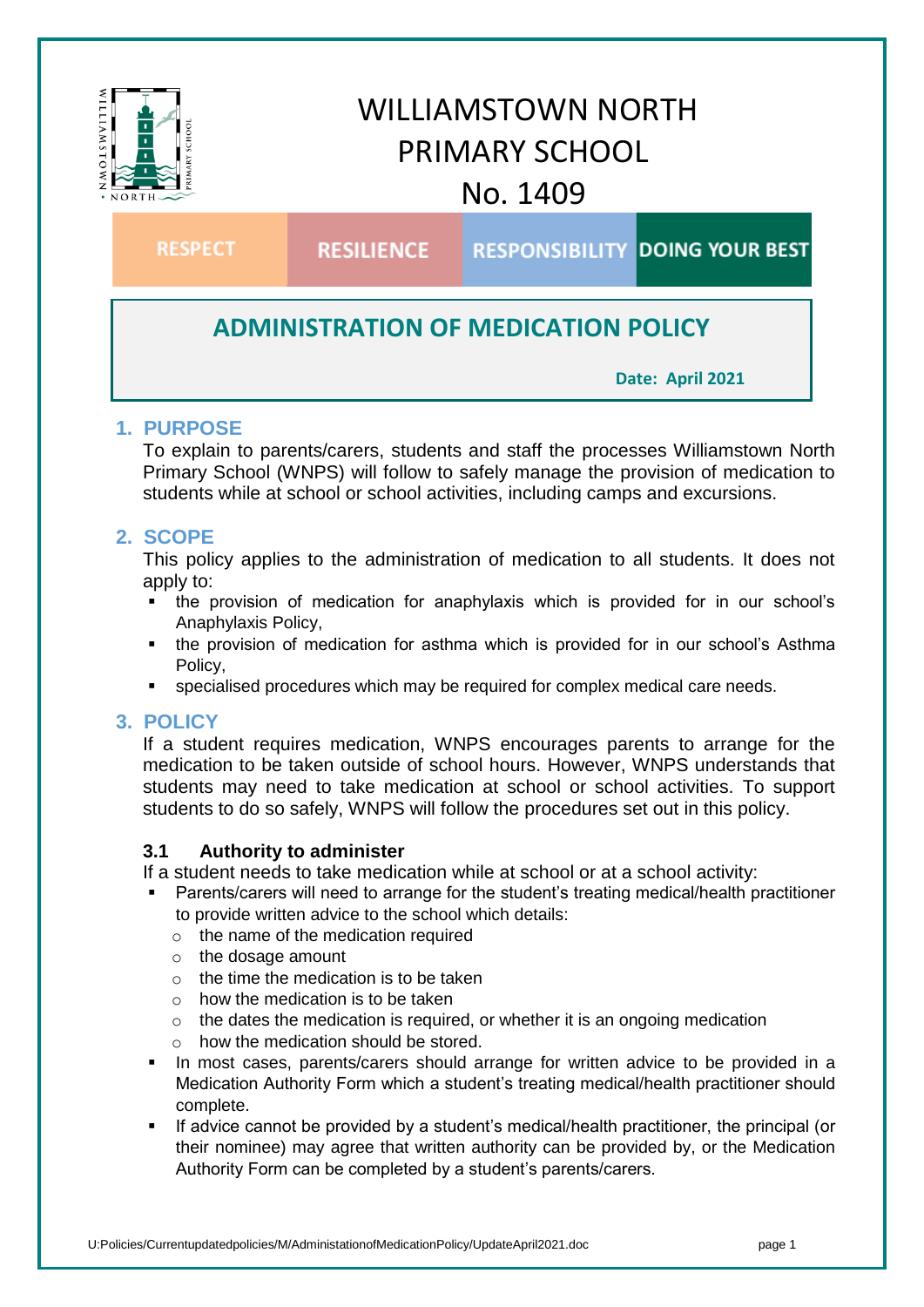The principal may need to consult with parents/carers to clarify written advice and consider student's individual preferences regarding medication administration (which may also be provided for in a student's Student Health Support Plan).

Parents/carers can contact the school nurse for a Medication Authority Form.

#### **3.2 Administering medication**

Any medication brought to school by a student needs to be clearly labelled with:

- the student's name
- the dosage required
- the time the medication needs to be administered.

Parents/carers need to ensure that the medication a student has at school is within its expiry date. If school staff become aware that the medication a student has at school has expired, they will promptly contact the student's parents/carers who will need to arrange for medication within the expiry date to be provided.

If a student needs to take medication at school or a school activity, the principal (or their nominee) will ensure that:

- 1. Medication is administered to the student in accordance with the Medication Authority Form so that:
	- **the student receives their correct medication**
	- in the proper dose
	- via the correct method (for example, inhaled or orally)
	- **at the correct time of day.**
- 2. A log is kept of medicine administered to a student.
- 3. Where possible, two staff members will supervise the administration of medication.
- 4. The teacher in charge of a student at the time their medication is required:
	- is informed that the student needs to receive their medication
	- if necessary, release the student from class to obtain their medication.

#### *Self-administration*

In some cases it may be appropriate for students to self-administer their medication. The principal may consult with parents/carers and consider advice from the student's medical/health practitioner to determine whether to allow a student to selfadminister their medication.

If the principal decides to allow a student to self-administer their medication, the principal may require written acknowledgement from the student's medical/health practitioner, or the student's parents/carers that the student will self-administer their medication.

## **3.3 Storing medication**

The principal (or their nominee) will put in place arrangements so that medication is stored:

- **EXECUTELY THE INCOCO EXECUTE:** Securely to minimise risk to others
- in a place only accessible by staff who are responsible for administering the medication
- away from a classroom (unless quick access is required)
- **a** away from first aid kits
- according to packet instructions, particularly in relation to temperature.

For most students, WNPS will store student medication at the Health Hub.

The principal may decide, in consultation with parents/carers and/or on the advice of a student's treating medical/health practitioner: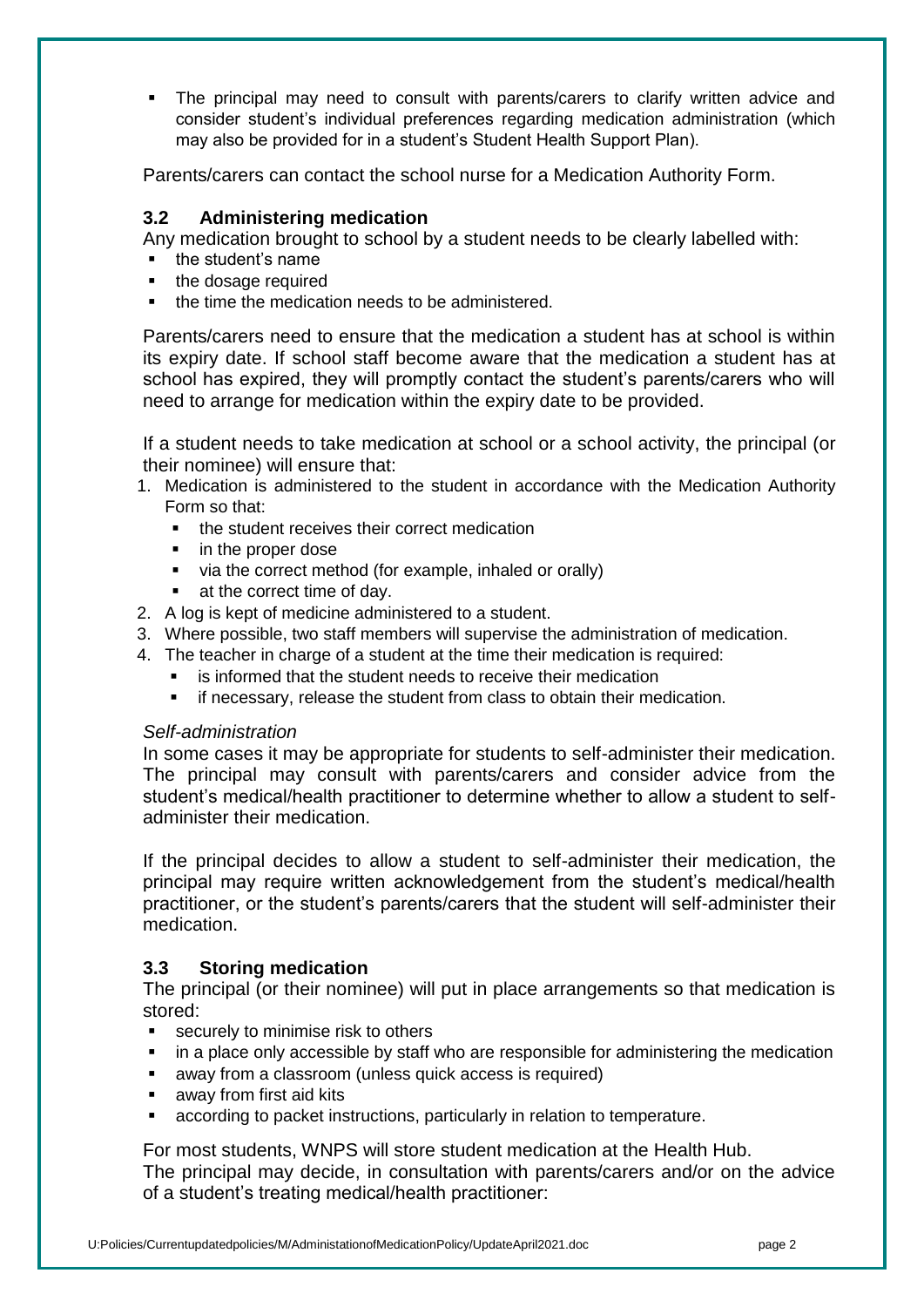- that the student's medication should be stored securely in the student's classroom if quick access might be required
- to allow the student to carry their own medication with them, preferably in the original packaging if:
	- $\circ$  the medication does not have special storage requirements, such as refrigeration
	- $\circ$  doing so does not create potentially unsafe access to the medication by other students.

#### **3.4 Warning**

WNPS will not:

- in accordance with Department of Education and Training policy, store or administer analgesics such as aspirin and paracetamol as a standard first aid strategy as they can mask signs and symptoms of serious illness or injury
- allow a student to take their first dose of a new medication at school in case of an allergic reaction. This should be done under the supervision of the student's parents, carers or health practitioner
- allow use of medication by anyone other than the prescribed student except in a life threatening emergency, for example if a student is having an asthma attack and their own puffer is not readily available.

#### **3.5 Medication error**

If a student takes medication incorrectly, staff will endeavour to:

| <b>Step</b> | <b>Action</b>                                                                                                                |
|-------------|------------------------------------------------------------------------------------------------------------------------------|
| 1.          | If required, follow first aid procedures outlined in the student's Health Support<br>Plan or other medical management plan.  |
| 2.          | Ring the Poisons Information Line, 13 11 26 and give details of the incident<br>and the student.                             |
| 3.          | Act immediately upon their advice, such as calling Triple Zero "000" if advised<br>to do so.                                 |
| 4.          | Contact the student's parents/carers or emergency contact person to notify<br>them of the medication error and action taken. |
| 5.          | Review medication management procedures at the school in light of the<br>incident.                                           |

In the case of an emergency, school staff may call Triple Zero "000" for an ambulance at any time.

#### **4. FURTHER INFORMATION AND RESOURCES**

- *First Aid Policy*
- *Health Care Needs Policy*
- *Medication Authority Form*
- *Medication Administration Log Appendix's 1*

#### **5. REVIEW CYCLE**

This policy was last updated on 22nd April 2021 and is scheduled for review in April 2024.